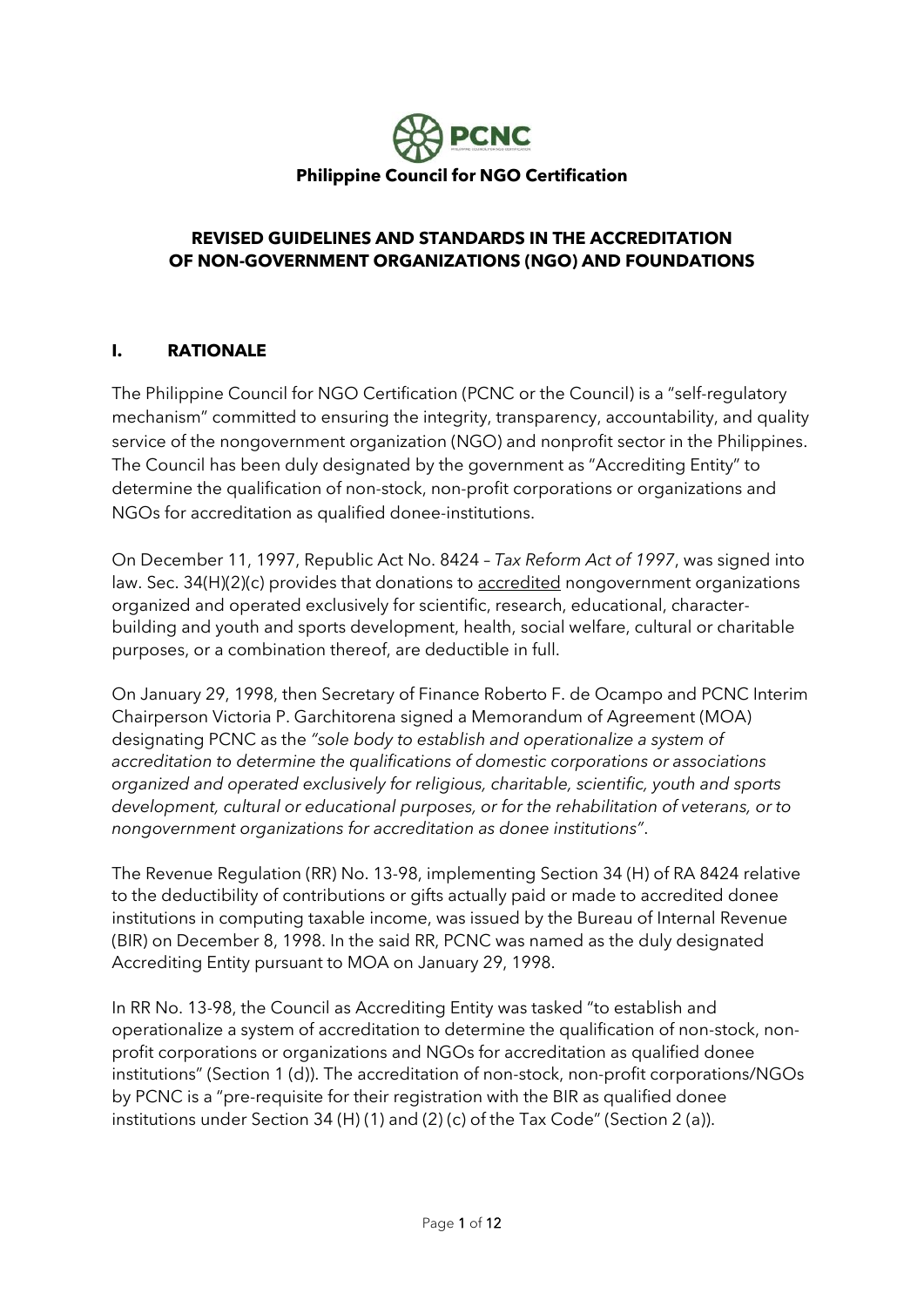On April 11, 2008, through Executive Order No. 720 – *Establishment of a Government-Non-government Partnership in the Accreditation of Donee Institutions Relative to the Tax Deductibility of Charitable Contributions under Section 34(H) of the National Internal Revenue Code, As Amended*, the distinct mandate of PCNC as the government's partner in a system of accreditation of NGOs was emphasized. This renewed mandate strengthened PCNC's partnership with the BIR and other government institutions in extending the benefits of donee-institution status to qualified NGOs.

The PCNC accreditation guidelines and standards have been reviewed and revised to align it with relevant government regulations, laws and guidelines; to update the criteria and indicators based on leading practices and international standards in NGO governance, transparency, accountability, and program management; and to improve accreditation processes informed by the lessons learned and the diversity of the types of NGOs applying for accreditation.

# **II. THE PCNC ACCREDITATION**

PCNC accreditation is a pre-requisite for the registration of non-stock, non-profit corporations and foundations with the BIR as qualified donee-institutions.

Moreover, PCNC accreditation is not only an assurance of NGO-applicant's compliance with regulatory requirements but also a seal of legitimacy and good NGO housekeeping that is recognized by the government, the NGO sector, and local and international donor community — a demonstration that the PCNC-accredited organizations have met the standards of good governance, financial stewardship, and operational transparency and accountability. As such, an NGO may still seek PCNC accreditation even if it does not intend to acquire the BIR registration as donee-institution.

According to Asian Development Bank (ADB), 2013 Civil Society Briefs: Philippines, *"The PCNC certification process is one of the very few government-recognized NGO certification systems in the world and has been the subject of discussion and possible replication by NGOs in different countries. It ensures professionalism, accountability and transparency within the NGO and nonprofit sector in the Philippines by providing a Seal of Good Housekeeping, which will hopefully also help identify NGOs of good standing for funding agencies and partners."*

In many instances, PCNC accreditation provides access to local and international funding. Some international donors and fundraising platforms rely on PCNC accreditation in lieu of their own due diligence process. In addition, it enhances opportunities for collaboration with fellow PCNC-accredited NGOs and Foundations.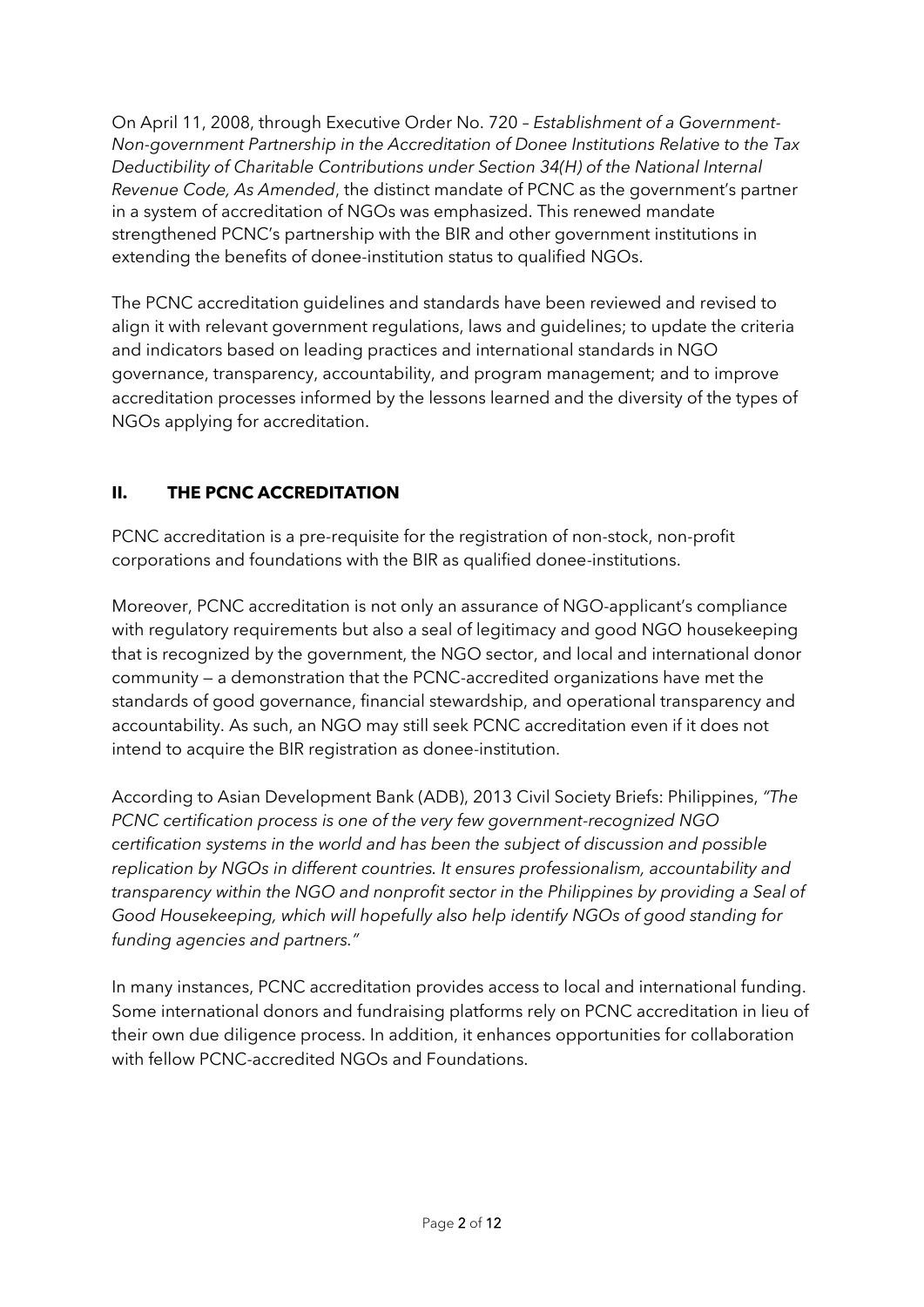#### **III. MECHANICS OF EVALUATION**

#### **A. Purpose of Evaluation**

The purpose of PCNC's evaluation of NGO-applicant is both *summative* and *formative* (Scriven, 1981):

- 1. Determine eligibility for certification by the BIR as donee-institution in accordance with Section 2 of R.R. No. 13-98;
- 2. Assess the level of organizational performance vis-à-vis established rules and leading practices;
- 3. Identify areas for improving organizational performance and offer recommendations for increased integrity, transparency, accountability, and better service.

#### **B. Scope of Evaluation**

In line with Sec. 2(c), R.R. No. 13-98, an NGO-applicant is evaluated based on standards along **six dimensions** of NGO organizational performance, as follows:

- 1. **Organizational Purpose.** This examines the organization's purpose or purposes provided in the Articles of Incorporation and their coherence with the mission, vision, goals and core values. The organizations mission and goals should justify its existence.
- 2. **Governance and Leadership.** This dimension covers the organization's governance structure, direction-setting, strategic planning and policy formulation, institutional performance management, and mechanisms for internal control and risk management.
- 3. **Program/Operations Management.** This examines the policies, procedures and practices in managing the delivery of the organization's programs or services, including program/service design and planning, implementation, monitoring, evaluation, and learning.
- 4. **Collaboration.** This looks into the linkages or partnerships that the organization establishes with other organizations in pursuing common development agenda.
- 5. **Administration.** The organization's administrative policies, procedures and practices that cover human resources, procurement, asset management, safety and security, and other support services are assessed under this dimension.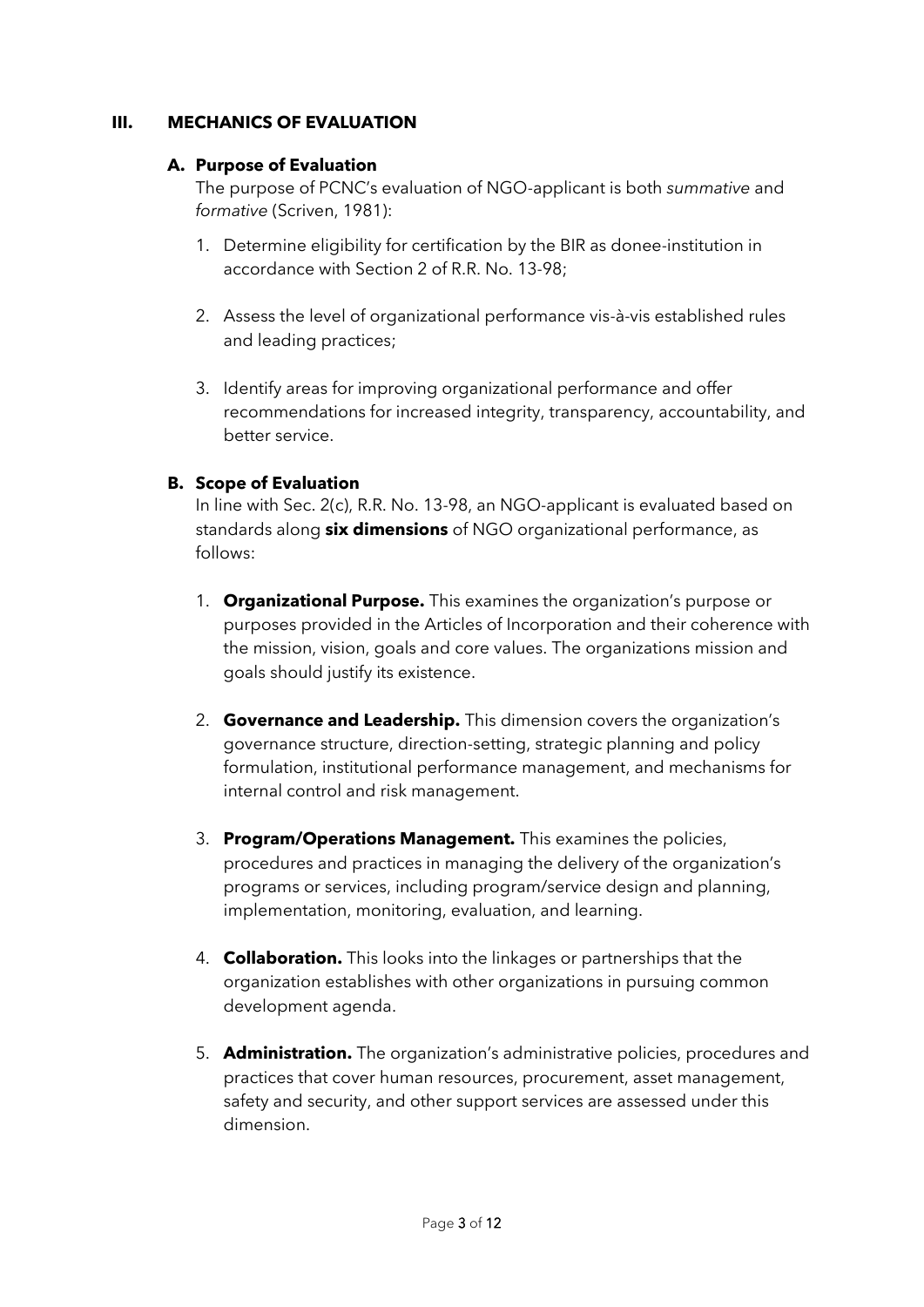6. **Financial Management and Sustainability.** This dimension examines the sufficiency and appropriateness of the organization's policies, procedures, and practices for the efficient and effective management of its financial resources that are anchored on the principles of accountability, transparency, and sustainability.

### **C. Measurement**

1. Each organizational dimension described in Section B above is assessed using criteria that correspond to its key elements. **Table 1** shows the number of criteria and corresponding weight per dimension.

| No. | <b>Organizational Dimension</b>         | <b>No. of Criteria</b> | Weight |
|-----|-----------------------------------------|------------------------|--------|
|     | <b>Organizational Purpose</b>           | 4                      | 0.09   |
| 2   | Governance and Leadership               | 5                      | 0.11   |
| 3   | Program/Operations Management           | 11                     | 0.24   |
| 4   | Collaboration                           | $\mathcal{P}$          | 0.04   |
| 5   | Administration                          | 8                      | 0.18   |
| 6   | Financial Management and Sustainability | 15                     | 0.33   |
|     |                                         | 45                     | 1.00   |

### **Table 1. Number of Criteria and Weight per Organizational Dimension**

- 2. Each criterion is then described progressively by series of indicators corresponding to a rating scale (ordinal measure), with assigned values of 1 indicating poor or unacceptable compliance or practice to 5 indicating excellent or perfectly acceptable compliance or practice, to determine the organization's level of performance or the degree of acceptability of the current practice vis-à-vis established policies, rules or norms.
- 3. As shown in **Table 2**, the progression of indicators from 1 to 5 demonstrates how an organization can evolve or improve to achieve optimal performance at par with leading practices and/or fully comply with regulatory requirements. The rating of "3" corresponding to satisfactory or acceptable represents the minimum level of practice or compliance.
- 4. The ratings for each dimension are summarized by computing the mean. The dimension's mean score is then multiplied by the corresponding weight to arrive at the dimension's weighted mean score. The weight of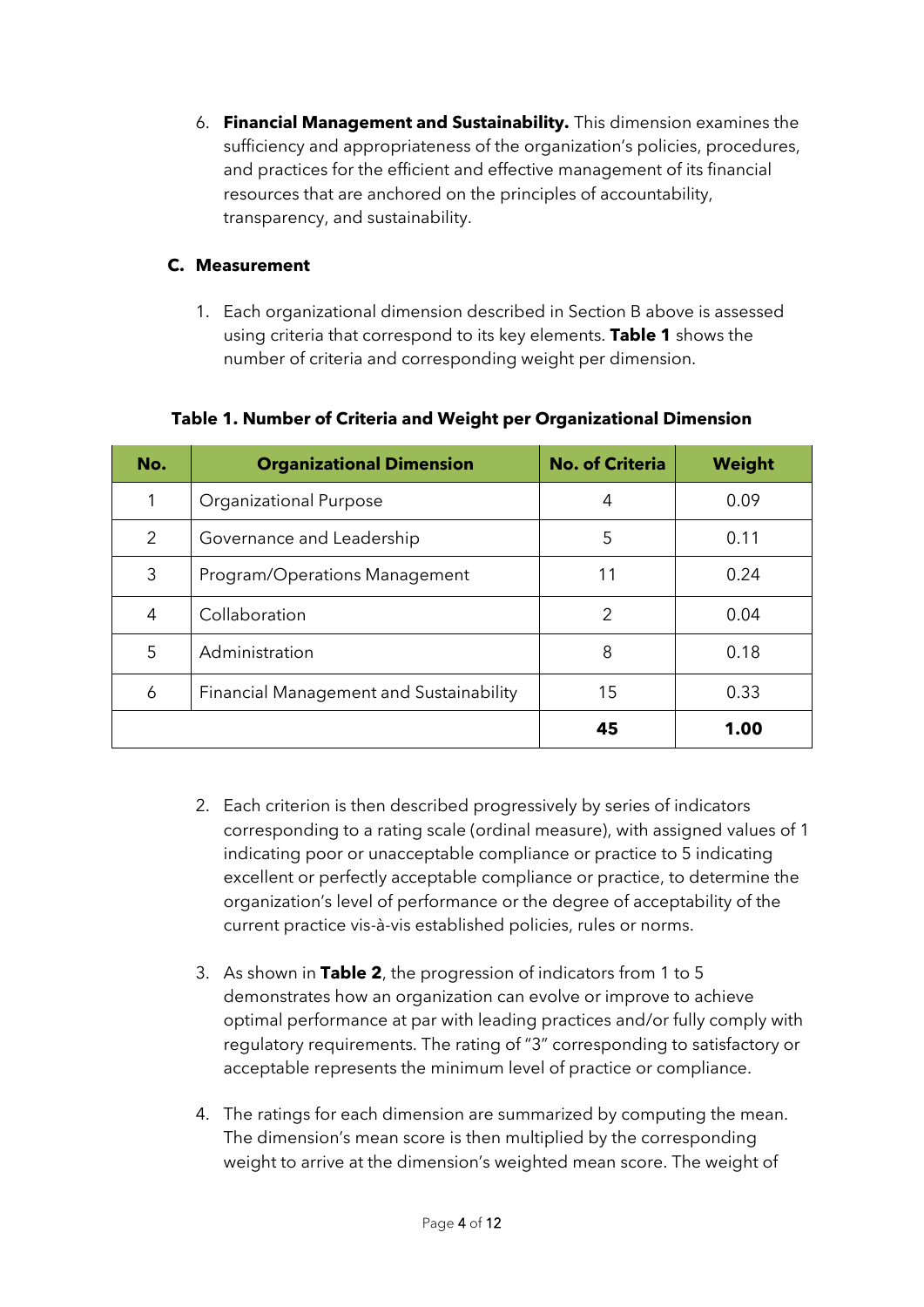each dimension, which represents the relative value of such dimension, is determined based on the proportion of the number of criteria of the dimension to the total number of criteria.

| <b>Rating</b>  | <b>Adjectival Equivalent</b>                              | <b>Description</b>                                                                                                                                                                                    |
|----------------|-----------------------------------------------------------|-------------------------------------------------------------------------------------------------------------------------------------------------------------------------------------------------------|
| 5              | Excellent<br>(Perfectly Acceptable)                       | All aspects or elements of the criterion are<br>extremely well managed; the organization<br>performs so well in this criterion that it provides a<br>"best practice" role model for others to follow. |
| 4              | <b>Very Satisfactory</b><br>(Very Acceptable)             | All aspects or elements of the criterion are<br>managed well, with minimal area for<br>improvement noted.                                                                                             |
| 3              | Satisfactory<br>(Acceptable)                              | This criterion is given careful attention; there is<br>still some progress to be made; a few areas may<br>call for further improvement, but there is nothing<br>seriously wrong.                      |
| $\overline{2}$ | <b>Below Satisfactory</b><br>(Marginally<br>Unacceptable) | While some aspects of this criterion are<br>adequate, but some elements are significantly<br>below acceptable standards; immediate<br>improvement is needed.                                          |
|                | Poor (Unacceptable)                                       | Many aspects of this criterion are either non-<br>existent or seriously and consistently below<br>acceptable standards; significant improvement is<br>required.                                       |

**Table 2. Rating Scale to Measure Each Criterion**

- 5. The overall rating is then computed using the weighted mean score of the six dimensions.
- 6. The overall rating will determine the evaluation outcome and the corresponding recommended action.

#### **D. Evaluation Outcome**

Upon deliberation of the PCNC Board, the evaluation outcome can be any of the following:

1. **Approval of Accreditation.** Accreditation may be granted to NGOapplicant if its overall rating is between **2.61 and 5.00, provided that there is no mean rating below 2.61 in any of the dimension**. The certification period can either be 1, 3 or 5 years depending on the overall rating obtained as shown in **Table 3** and **Table 4** below.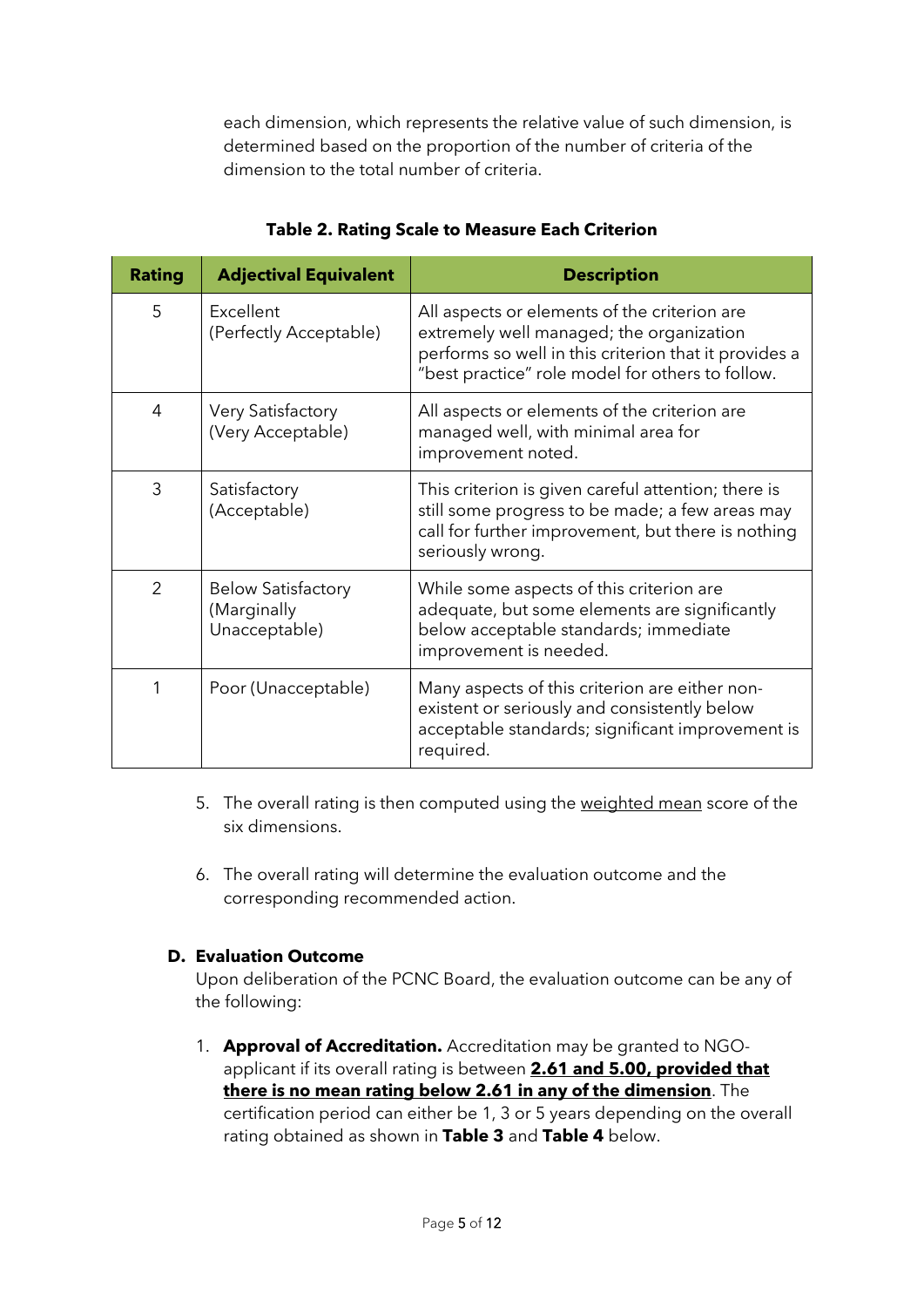- 2. **Deferment of Accreditation.** Accreditation may be deferred if the overall rating is **between 1.81 and 2.60 or when there is a mean rating below 2.61 in any of the dimension,** and/or there are findings in the evaluation involving deficiencies which are generally due to incomplete data, lack of proper documentation, or procedural lapse. These deficiencies have to be cured or addressed for reconsideration by the PCNC Board.
- 3. **Denial of Accreditation.** Accreditation shall be denied if the overall rating is **1.80 or below** (Poor/Unacceptable) and/or the evaluation findings show serious deviation from PCNC Standards, commission of grave violation against statutory rules and regulations, or willful disregard/non-compliance with the previous obligatory recommendations of PCNC.

## **Table 3. Evaluation Outcome for NGOs Applying for Renewal of Accreditation**

| Range         | <b>Adjectival Equivalent</b>                           | <b>Decision</b>                       |
|---------------|--------------------------------------------------------|---------------------------------------|
| $4.21 - 5.00$ | Excellent<br>(Perfectly acceptable)                    | Approval for 5 years<br>certification |
| $3.41 - 4.20$ | <b>Very Satisfactory</b><br>(Very acceptable)          | Approval for 3 years<br>certification |
| $2.61 - 3.40$ | Satisfactory<br>(Acceptable)                           | Approval for 1 year<br>certification  |
| $1.81 - 2.60$ | <b>Below Satisfactory</b><br>(Marginally unacceptable) | Deferment                             |
| $1.00 - 1.80$ | Poor<br>(Unacceptable)                                 | Denial                                |

## **Table 4. Evaluation Outcome for First Time NGO-applicants**

| <b>Range</b>  | <b>Adjectival Equivalent</b>                           | <b>Decision</b>                       |  |
|---------------|--------------------------------------------------------|---------------------------------------|--|
| $4.21 - 5.00$ | Excellent<br>(Perfectly acceptable)                    | Approval for 3 years<br>certification |  |
| $3.41 - 4.20$ | <b>Very Satisfactory</b><br>(Very acceptable)          |                                       |  |
| $2.61 - 3.40$ | Satisfactory<br>(Acceptable)                           | Approval for 1 year<br>certification  |  |
| $1.81 - 2.60$ | <b>Below Satisfactory</b><br>(Marginally unacceptable) | Deferment                             |  |
| $1.00 - 1.80$ | Poor<br>(Unacceptable)                                 | Denial                                |  |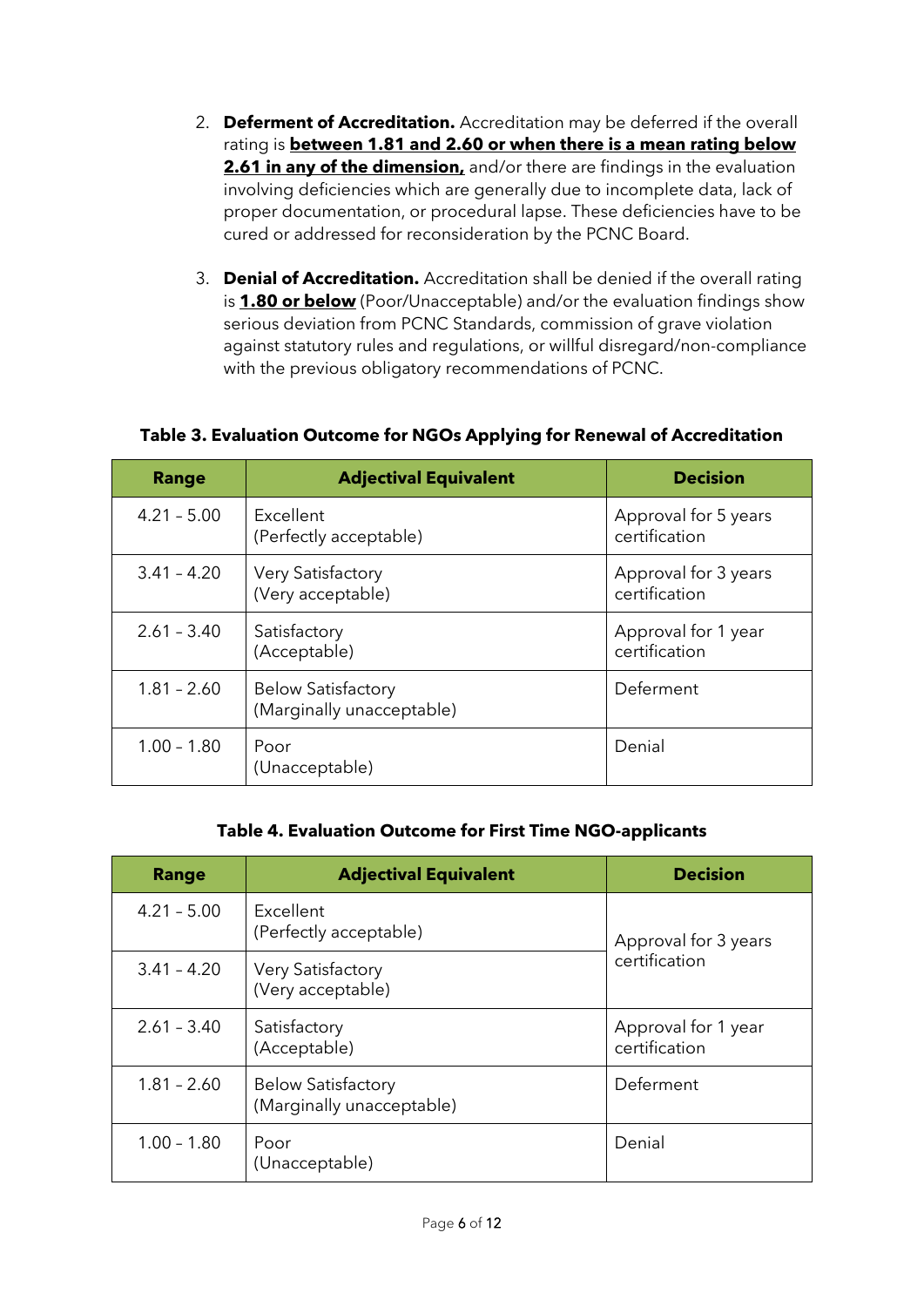### **E. Evaluation Tool**

The NGO-applicant will be evaluated using the **PCNC Self-Assessment and Peer-Appraisal Tool or SAPAT** (see **Annex B**). Only one tool shall be used for the NGO-applicant's self-assessment and for the evaluators' peer-appraisal.

## **IV. PCNC ACCREDITATION PROCESS**

PCNC accreditation process can be completed within three months depending on the readiness of the NGO-applicant and completeness of required documents. It covers six steps as follows:

# **A. Evaluation**

## *1. Pre-Evaluation*

- a) *Submission of Application for Accreditation by NGO-applicant to PCNC.* Three (3) sets (1 set original, and 2 sets duplicate) in hard copies of complete documents listed in **PCNC Form 101 – Checklist of Documents** (**Annex A**) must be packaged and sent to PCNC either through courier or hand-carry. All documents must be thoroughly reviewed prior to submission to PCNC particularly the Articles of Incorporation and By-laws to make sure that the required provisions in item No. 6 in the Checklist are complied with. Those provisions may not be written verbatim as in the list, but should be similar in intent and meaning. Once the accreditation is approved by the PCNC Board, one set of the documents will be endorsed to the BIR for further review as the NGO's application for registration as donee institution.
- b) *Preliminary review of documents.* PCNC staff conducts preliminary review of submitted documents to determine completeness and correctness. The review will also establish the legitimacy of the NGOapplicant. The NGO-applicant will be notified of any deficiencies within two days after receipt of documents. Lacking documents must be submitted for the evaluation to proceed.
- c) *Formation of PET.* PCNC will constitute the Evaluation Team (PET) composed of two volunteer peer evaluators—one is an expert in governance, program/project management, and linkages, and the other is an expert in accounting, financial management, and administration—and a PCNC Certification Officer. The schedule of evaluation visit by PET will be coordinated by PCNC with the NGOapplicant.

## *2. The evaluation proper*

a) *NGO-applicant self-assessment.* Using the **SAPAT**, the NGO-applicant undertakes a self-assessment. This is important because the NGO-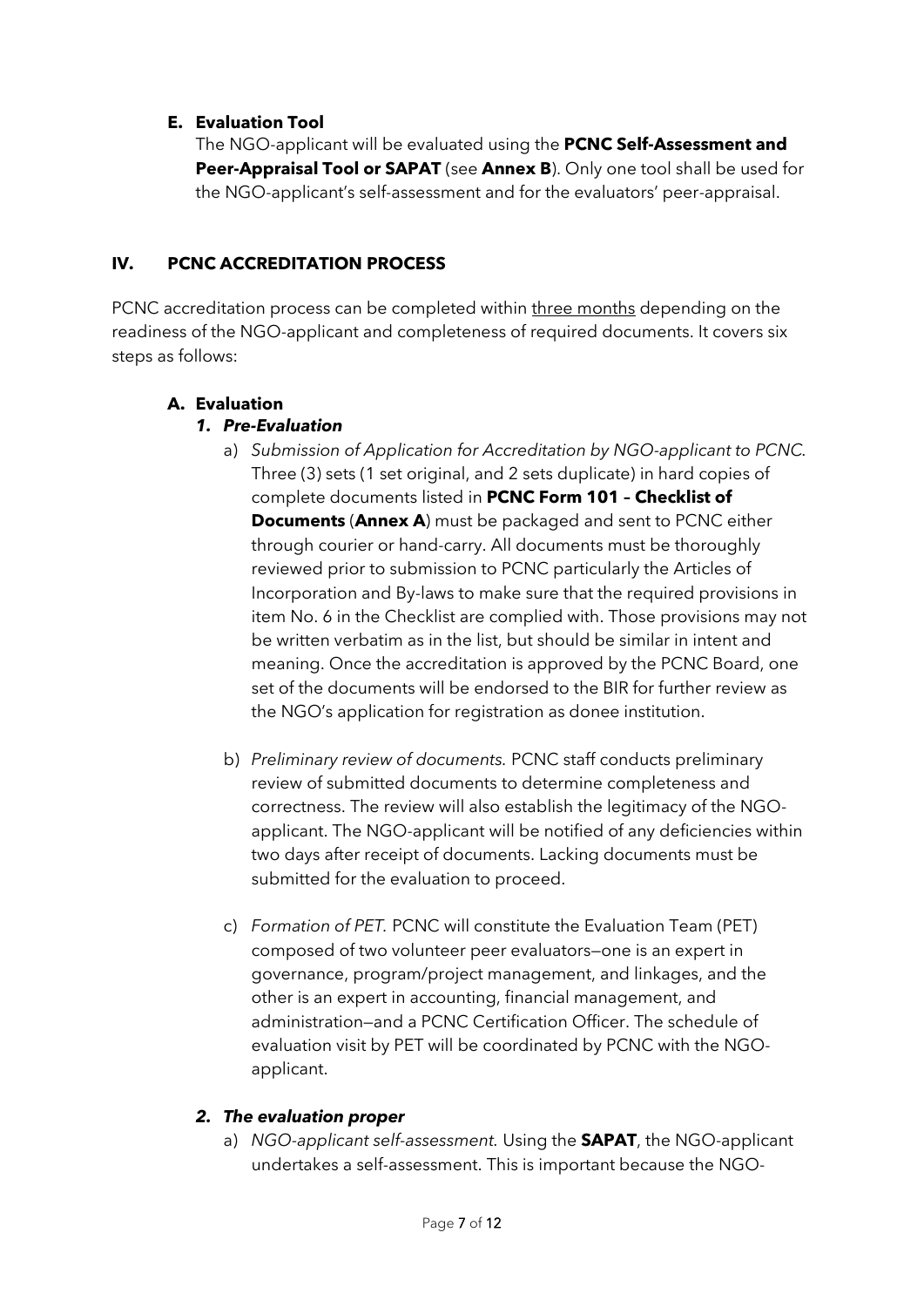applicant will be aware of the evaluation standards and will have the opportunity to prepare for the peer-appraisal. It is suggested that the self-assessment is done in a participatory manner involving key personnel of the different units in the organization, and the ratings are arrived at through consensus. By going through the self-assessment, the NGO-applicant will have a better understanding of how it will be evaluated and what needs to be done to obtain higher ratings. The importance of honesty and objectivity in the conduct of the selfassessment must be emphasized.

- b) *PET documents review.* The PET reviews the documents submitted and those presented during the actual visit including the Self-Assessment to ascertain their completeness, correctness, and validity. The PET may verify, seek clarification, request additional information and conduct interview during the evaluation visit.
- c) *PET Peer-Appraisal.* The PET conducts either onsite evaluation, online evaluation, or a combination thereof (blended evaluation). **Annex D** contains the list of supplemental documents that must be prepared and made available to the PET during the evaluation visit.

**Annex E** contains the guide questions that may be considered by the PET during the conduct of interviews.

Using SAPAT, the PET rates the NGO-applicant based on its appreciation of the documents or evidence provided, and the outcome of the interviews. After completing its rating, the PET may refer to the Self-Assessment results to cross-validate the Peer-Appraisal results. Disparities in the ratings may be discussed further during the Exit Meeting. The ratings of the PET will prevail.

d) *Exit meeting with NGO-*applicant. PET will conduct an Exit Meeting with the NGO-applicant to present its key findings focusing on significant strengths or good practices as well as areas for improvement with corresponding recommendations.

In case of any deficiency or non-compliance identified during the evaluation, the NGO-applicant will be notified in writing and will be given a maximum of six months to comply and to submit to PCNC proof of compliance.

#### **B. Evaluation Report**

1. After completing the evaluation, the PET will prepare the Evaluation Report which will cover significant findings on the strengths and areas for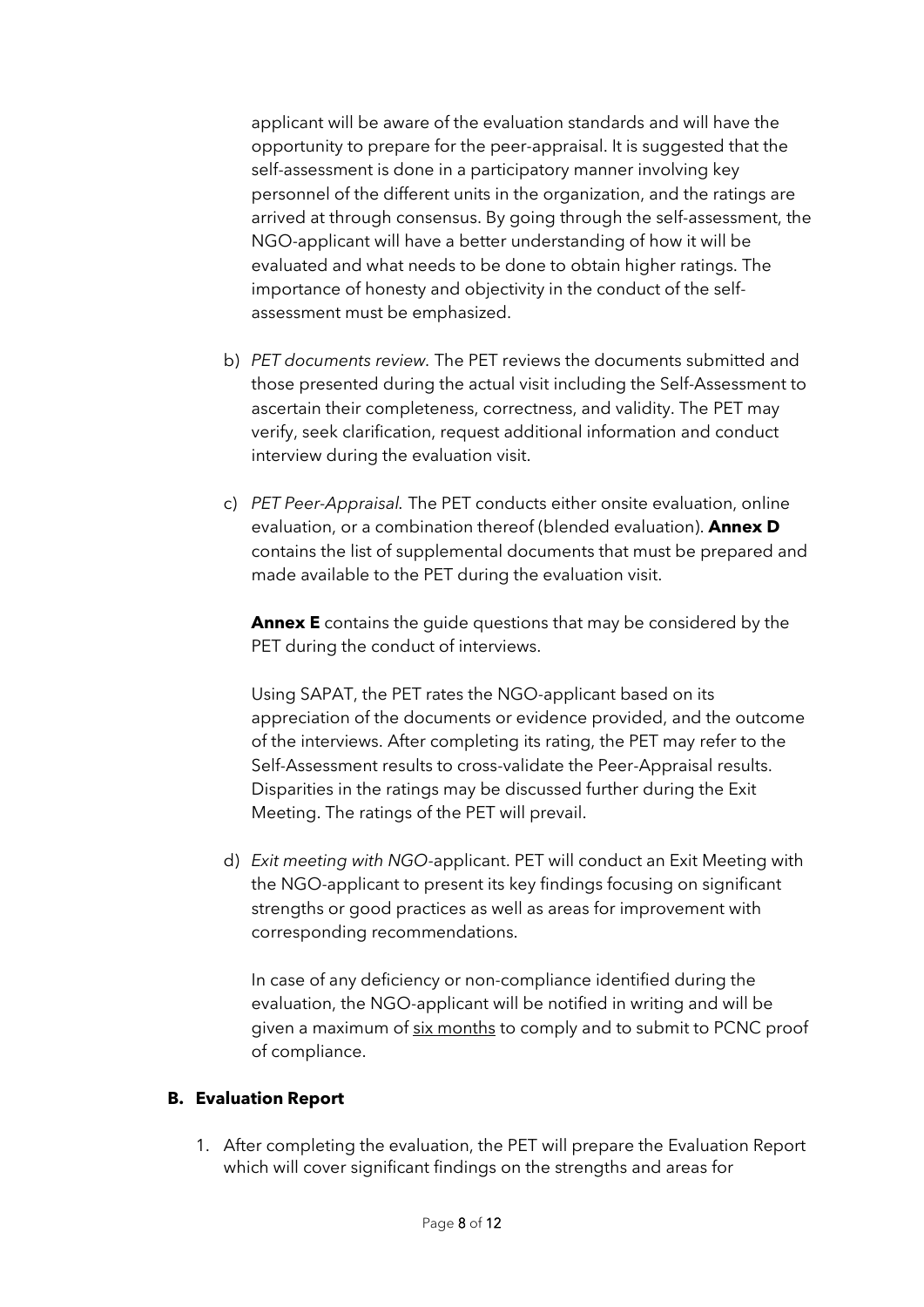improvement of the NGO-applicant relative to the six organizational dimensions with corresponding recommendation on how the NGO can further improve its operations, and the recommended action.

2. The Evaluation Report shall contain the following information:

### **I. Profile of NGO**

- Brief history of the organization
- Mission, vision, goals and core values
- Type of organization and nature of operations
- SEC registration, date
- PCNC accreditation history

#### **II. Evaluation Results**

- A. Compliance with recommendations from previous evaluation
- B. Evaluation findings
	- 1. Organizational Purpose
	- 2. Governance and Leadership
	- 3. Programs/Operations Management
	- 4. Collaboration
	- 5. Administration
	- 6. Financial Management and Sustainability

#### **III. Recommendations**

- A. For compliance
- B. For consideration

#### **IV. Action Requested**

- Approval, with certification period
- Deferment
- Denial

#### **V. Evaluation Team**

- 3. The Evaluation Report is submitted to the PCNC Executive Director for review.
- 4. If found in order, the Executive Director will endorse it to the PCNC Board for deliberation.

#### **C. PCNC Board deliberation**

1. The PCNC Board reviews and deliberates the findings and recommendations of the PET. It may request additional information or seek clarification, as deemed necessary. The Board may modify the PET recommendations based on its appreciation of the information presented.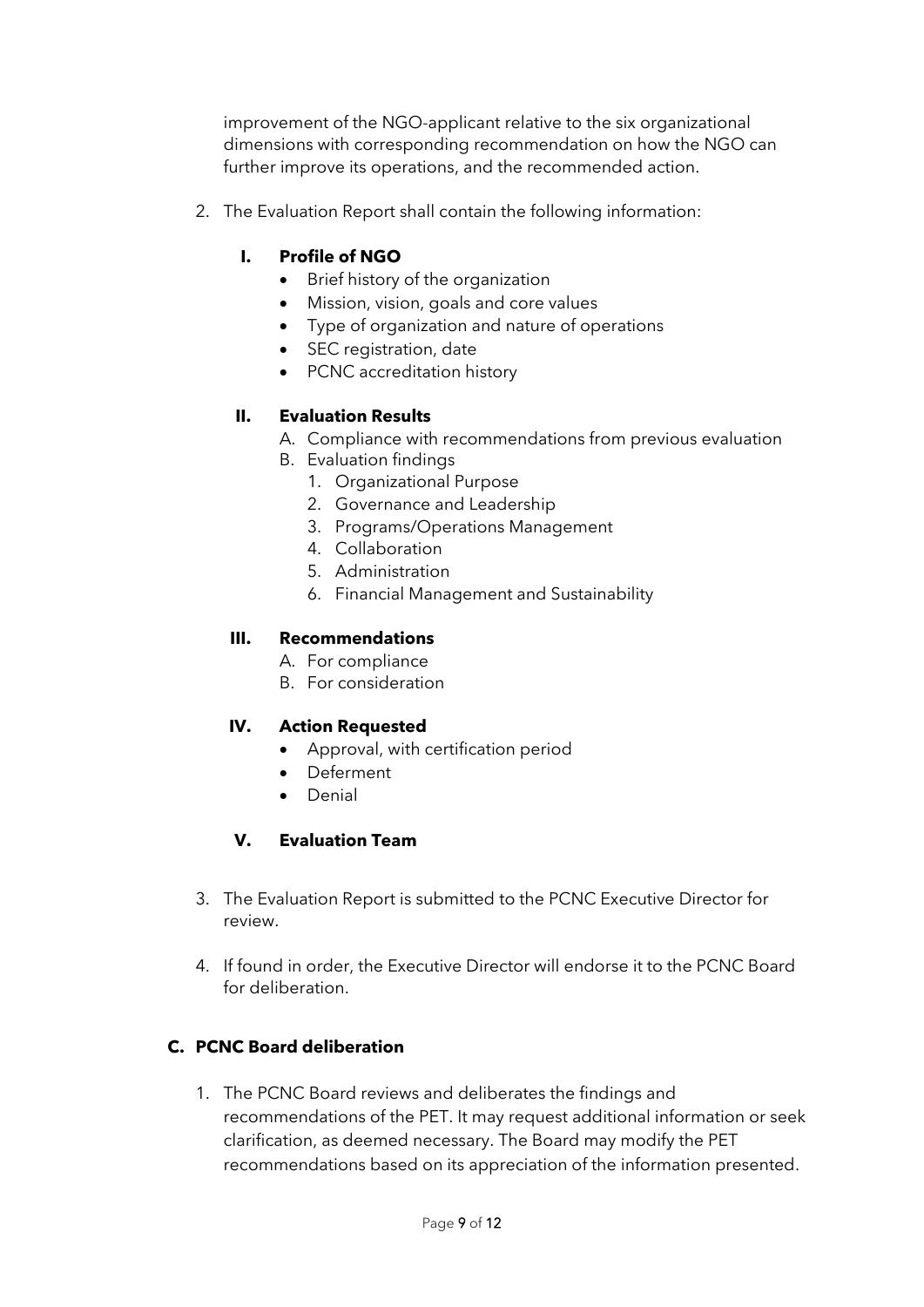After thorough deliberations, the Board may approve, defer or deny the accreditation of NGO-applicant.

- 2. The NGO-applicant will be notified in writing by PCNC of the Board's decision.
- 3. In case of *Deferment*, the NGO-applicant will be given six months to address the issues or deficiencies cited by the Board. Failure to do so would require a re-evaluation of the NGO-applicant. After submission to PCNC proof of compliance or actions taken, a follow-up report will be prepared for re-deliberation by the Board.
- 4. In case of **Denial**, the NGO-applicant may re-apply after one year from the date of the Board decision.

## **D. Issuance of the PCNC Certificate of Accreditation**

- 1. PCNC will issue a *Certificate of Accreditation* to the NGO-applicant whose accreditation has been approved by the PCNC Board.
- 2. This certificate is separate and distinct from the *Certificate of Registration* (COR) as donee-institution to be issued by the BIR.

## **E. Endorsement to BIR for Certification as Donee-Institution**

- 1. PCNC will endorse accredited NGO with complete documentary requirements to the BIR for further review.
- 2. If the BIR finds the application in order, it will issue the COR as doneeinstitution through PCNC.
- 3. In case of deferment or denial by the BIR, the NGO will be notified in writing of such decision through PCNC.

## **F. Issuance of BIR Certification as a Donee-Institution**

- 1. PCNC will send the NGOs the COR as donee-institution issued by BIR.
- 2. As a donee-institution, the NGO can issue a Certificate of Donation for donations received which can be used by the donor to claim for tax deductibility of donation given.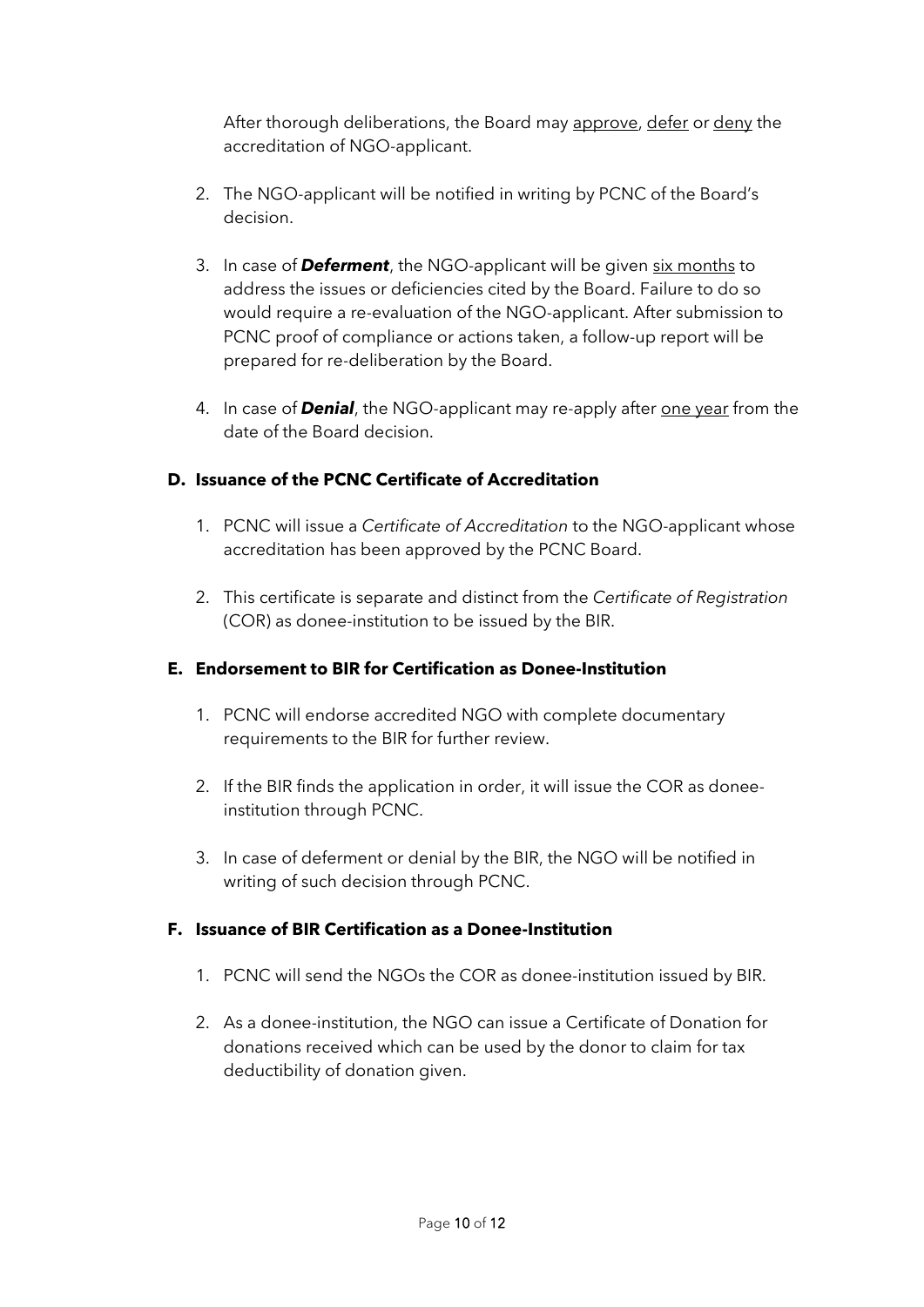### **V. SHARING OF INFORMATION AND DATA PRIVACY**

PCNC values and protects the privacy of its members, applicant-organizations, partners, trustees, officers and staff. PCNC, through its Volunteer Peer Evaluators, staff members and the Board of Trustees, collects and analyzes the data and other relevant information provided in relation to the organization's application for accreditation in order to make a fairly accurate assessment of the organization in accordance to existing laws and PCNC policies as the duly designated accrediting entity. PCNC will not share or disclose personal data to other parties without the subject's consent, except when the information is of public knowledge.

By submitting to the PCNC accreditation process, the applicant-organization explicitly acknowledges, agrees and consents to the collection, use and processing of necessary and relevant data and information. In doing so, the applicant-organization understands that such information may be transferred throughout PCNC and may be shared with the evaluators, trustees, officers, and staff members who will be working on such certification process. The applicant-organization understand that its consent does not preclude PCNC to process any personal data or information based on lawful criteria, and does not waive any of its rights, individually and collectively as an organization under the Data Privacy Act of 2012 and other applicable laws.

#### **VI. AMENDMENT/REPEAL**

All policies, guidelines, standards and issuances of the Council that are inconsistent with these revised guidelines are hereby amended and/or repealed accordingly.

#### **VII. EFFECTIVITY**

These revised guidelines and standards shall take effect on **July 1, 2022**.

Approved by the PCNC Board of Trustees at City of Manila on May 25, 2022.

FOR THE COUNCIL:

**FELIX A** Executive Director